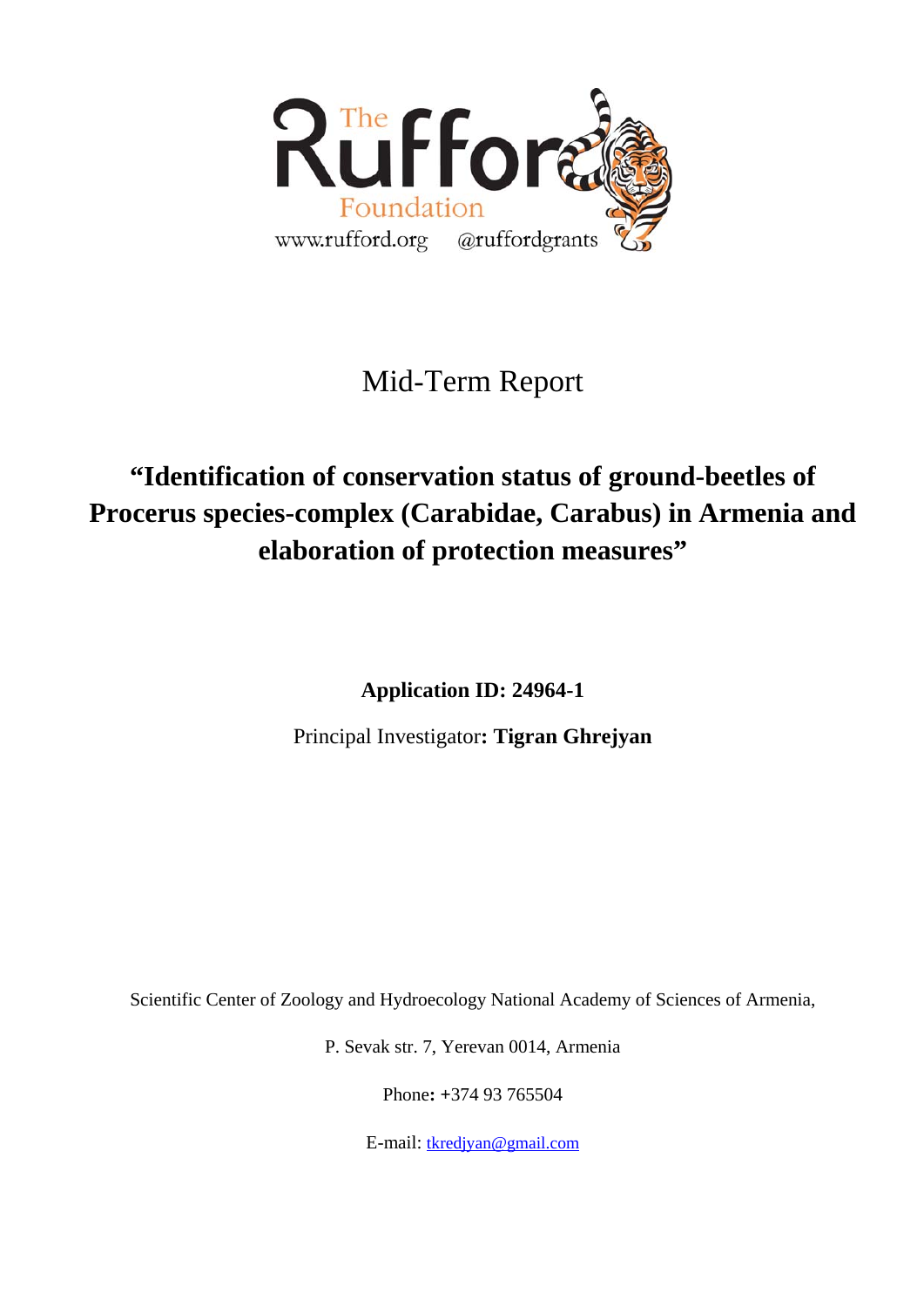## **Reporting period: end of April – October, 2018**

## **Field works:**

Expeditions were carried out to the several localities of Tavush, Lori, and Syunik Provinces of Armenia during April-October, 2018 (with general duration of 50 days). Besides myself, in all expeditions participated Dr. Mark Kalashyan (research scientist-entomologist) and PhD student Noushig Zarikian, as well as assistant Dr. Gayane Karagyan, all from our Scientific Center. Besides, Ms. Meri Mazmanyan and Ms. Serine Fahradyan (Master students from Yerevan State University) and Ms. Elya Khachatryan (Master student from Armenian State Pedagogical University) were involved in some expeditions and laboratory research as well. Dr. George Fayvush (from Institute of Botany, NAS RA) participated in several of our expeditions as an experienced geobotanist for estimation of habitats of *Procerus* beetles.

During expeditions were observed localities previously known as inhabited by *Procerus* taxa and the sites with the habitats potentially suitable for the beetles.

The following expeditions were carried out to the following localities (see Maps in Fig. 1):

- − 26-30 April (5 days): Tavush Province (env. Ijevan, Ditavan, Azatamut, Artsvaberd, Gosh).
- − 1-5 May (5 days): Lori Province (env. Alaverdi, Sanahin, Haghpat, Tsaghkashat, Teghut, Shamlugh, Dsegh).
- − 16-25 May (10 days): Syunik Province (env. Goris, Khndzoresk, Halidzor, Tatev, Svarants, Tandzaver, Verin Khotanan, Kajaran, Aygedzor, Shvanidzor, Gyumorants, Shikahogh, Chakaten, Nor Arajadzor).
- − 17-24 June (8 days): Syunik Province (env. Tatev, Svarants, Goris, Khndzoresk, Nor Arachadzor, Kajaran vill., Lichk , Shvanidzor, Gyumorants, Shikahogh).
- − 6-11 July (6 days): Lori Province (env. Sanahin, Haghpat, Tsaghkashat, Teghut, Shamlugh, Dsegh).
- − 3-6 August (4 days): Tavush Province (env. Ijevan, Ditavan, Artsvaberd, Gosh).
- − 19-23 September (5 days): Syunik Province (Goris, Nor Arachadzor, Kajaran, Lichk, Shvanidzor).
- − 12-14 October (3 days): Lori Province (env. Tsaghkashat, Teghut, Shamlugh).
- − 19-22 October (4 days): Syunik Province (Khndzoresk, Nor Arachadzor, Kajaran, Shvanidzor).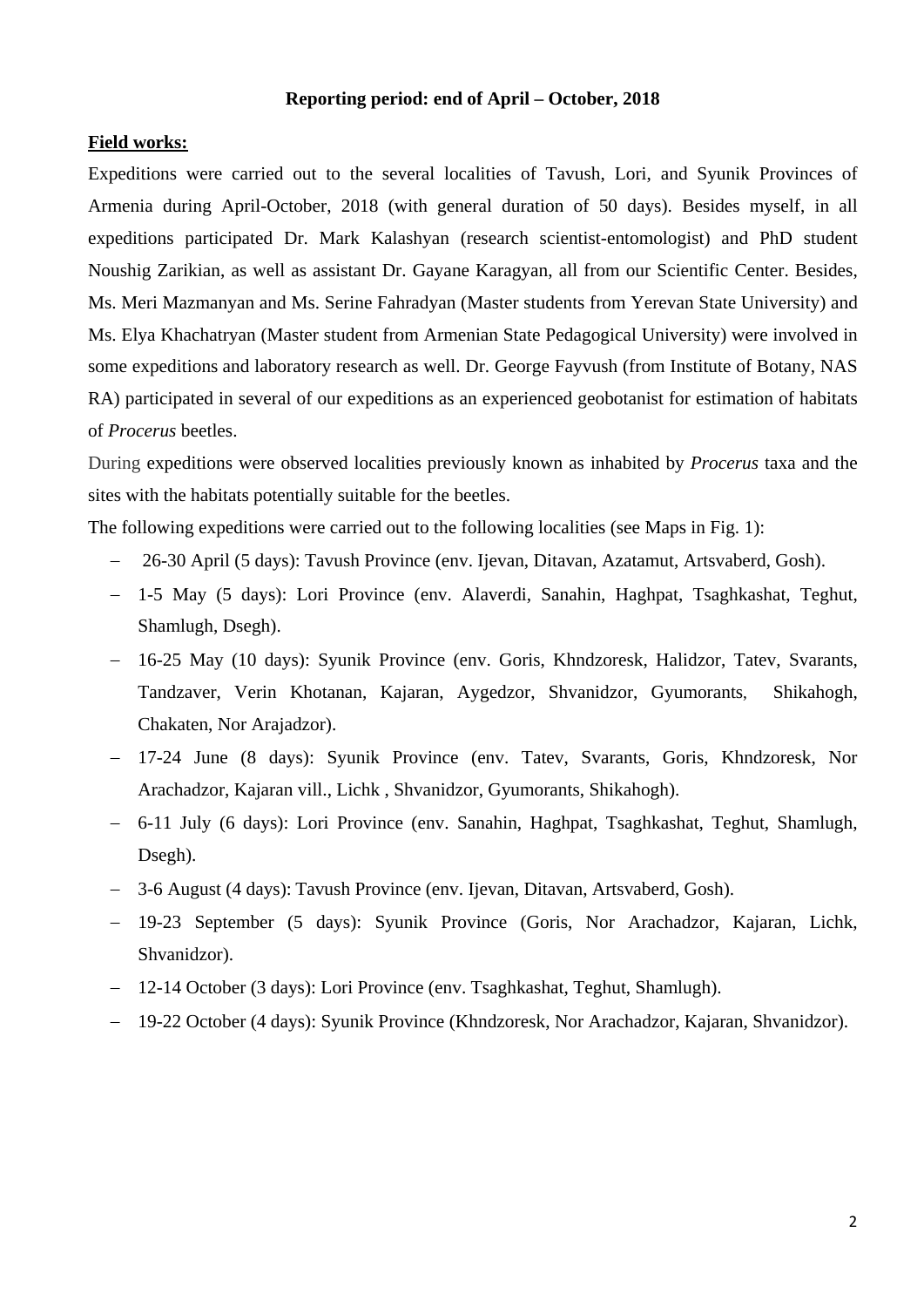

Fig. 1. Maps. Observation localities.

|        | Tavush prov. | loc.9   | Tsaghkashat     | loc.18  | Tandzaver      |
|--------|--------------|---------|-----------------|---------|----------------|
| loc.1  | Ijevan       | loc. 10 | Teghut          | loc.19  | Verin Khotanan |
| loc. 2 | Ditavan      | loc. 11 | Shamlugh        | loc. 20 | Kajaran        |
| loc.3  | Azatamut     | loc. 12 | Dsegh           | loc. 21 | Lichk          |
| loc.4  | Artsvaberd   |         | Syunik prov.    | loc. 22 | Aygedzor       |
| loc. 5 | Gosh         | loc.13  | Goris           | loc.23  | Shvanidzor     |
|        | Lori prov.   | loc.14  | Khndzoresk      | loc.24  | Gyumorants     |
| loc.6  | Alaverdi     | loc. 15 | Halidzor        | loc.25  | Shikahogh      |
| loc.7  | Sanahin      | loc.16  | Tatey           | loc. 26 | Chakaten       |
| loc.8  | Haghpat      | loc.17  | <b>Svarants</b> | loc. 27 | Nor Arajadzor  |



Fig. 2. Field work' activities.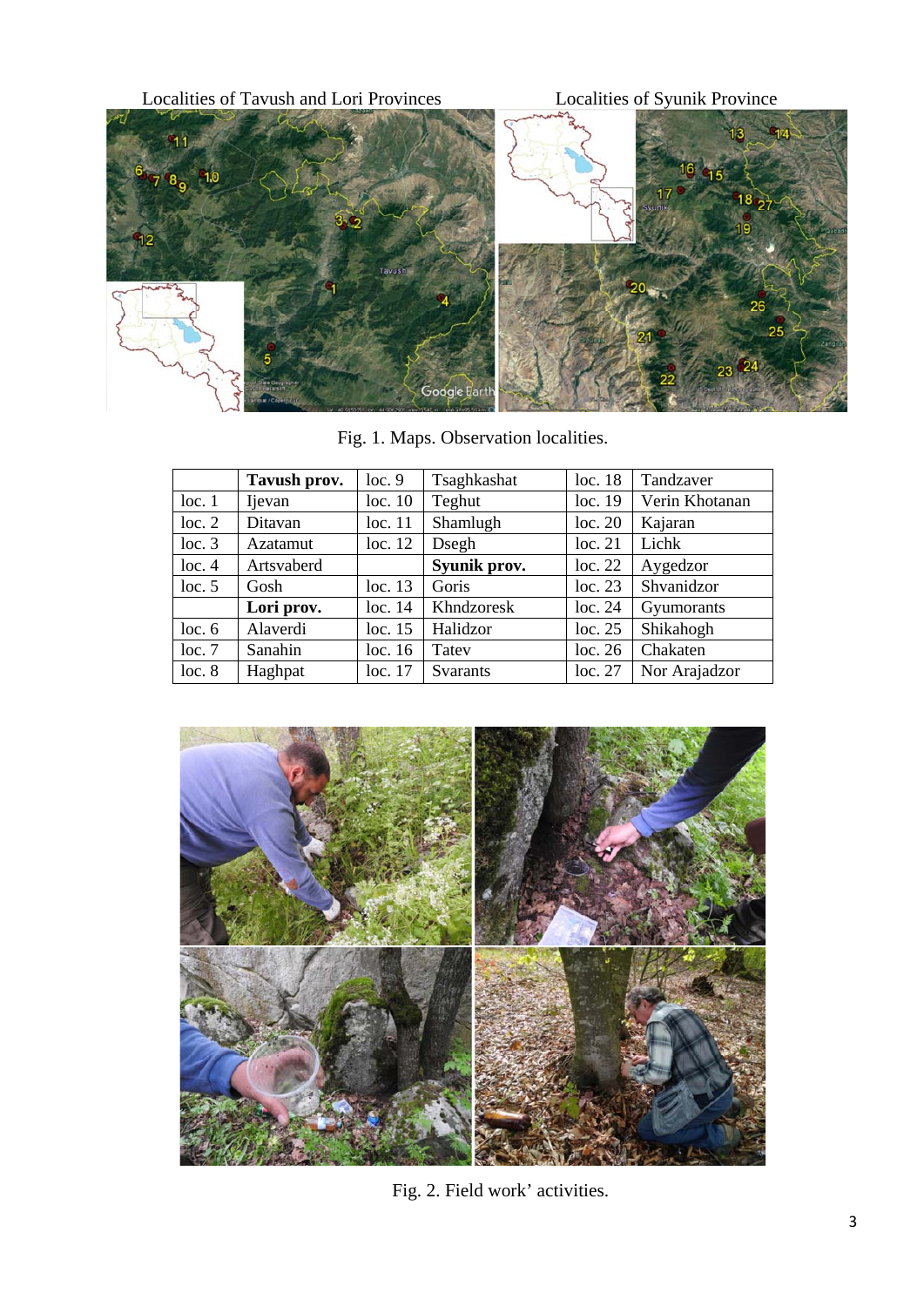For estimation of abundance of the target taxa traditional entomological methods appropriate for study of big herpetobian Carabidae species were applied. Series of pitfalls (about 50 on each series) were putted in the survey areas and were checked daily during all the expeditions with releasing of the majority of beetles caught (see Fig. 2). Since *Procerus* species have somewhat daily activity, implementation of the route (transect) method for count of beetles was applied as well. The routes of about 300 m -1 km with width 3-5 m on each side were passed at morning and evening hours. Single specimens from 8 localities were fixed for further morphological, and, besides, karyological and molecular studies.

Some data on the presence of the certain *Procerus* taxa were obtained during conversations with local people.

3 new localities inhabited by *Procerus* were revealed.

New data on the target taxa' biology, abundance, estimation of containing ecosystems condition and identification and description of factors threatening were revealed as well.

Coordinates of all beetle registration sites were fixed using GPS tool; GIS-based database was created. Since *Procerus* are the subject of commercial use we are not giving the exact GPS data in this Report which is in open access.

Some observations were made to assess the current threats to the containing ecosystems. It was realized that the majority of threats are due to results of semi-legal tree-cutting, excluding few PA-s.

During our expeditions we could not register two target taxa (*P. caucasicus colchicus* Motsch, *P. caucasicus tatyanagorokhovae* Cavazzuti) from 6 expected in the Project. But we have in our disposal several collection specimens of these subspecies for further morphological study and inclusion them into the identification key of Armenian *Procerus.*

Pictures of some Armenian *Procerus* and their habitats are presented below (Figs 3-6).



Fig. 3. *Procerus scabrosus fallettianus* Cavazzutti and its habitat, env. Goris. (Photo by G. Karagyan)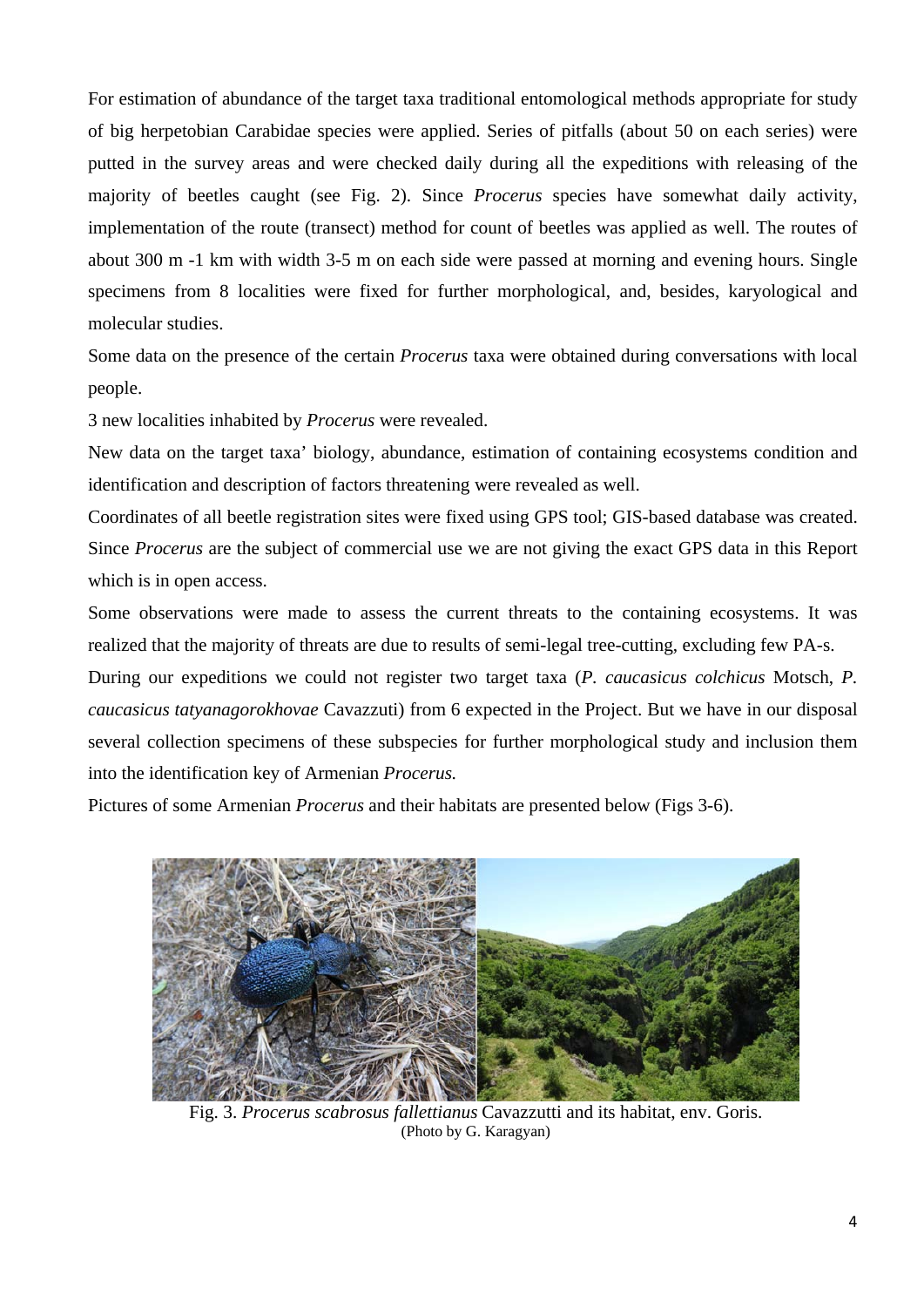

Fig. 4. *P. caucasicus mishkai* Cavazzuti and its habitat, env. Kajaran. (Photo by G. Karagyan)



Fig. 5. *P. caucasicus nakagomei* Cavazzuti & Kozlov and its habitat, env. Shvanidzor. (Photos by G. Karagyan & T. Ghrejyan)



Fig. 6. *P. caucasicus antonkozlovi* Cavazzuti and its prey *Helix buchi*, env. Ditavan. (Photos by G. Karagyan & T. Ghrejyan)

# **Laboratory studies.**

- Morphological and geographical methods for delimitation of the target taxa from each other were applied;
- Keys for identification of Armenian *Procerus* were prepared for further dissemination among stakeholders that will help to improve distributional data and further conservation measures;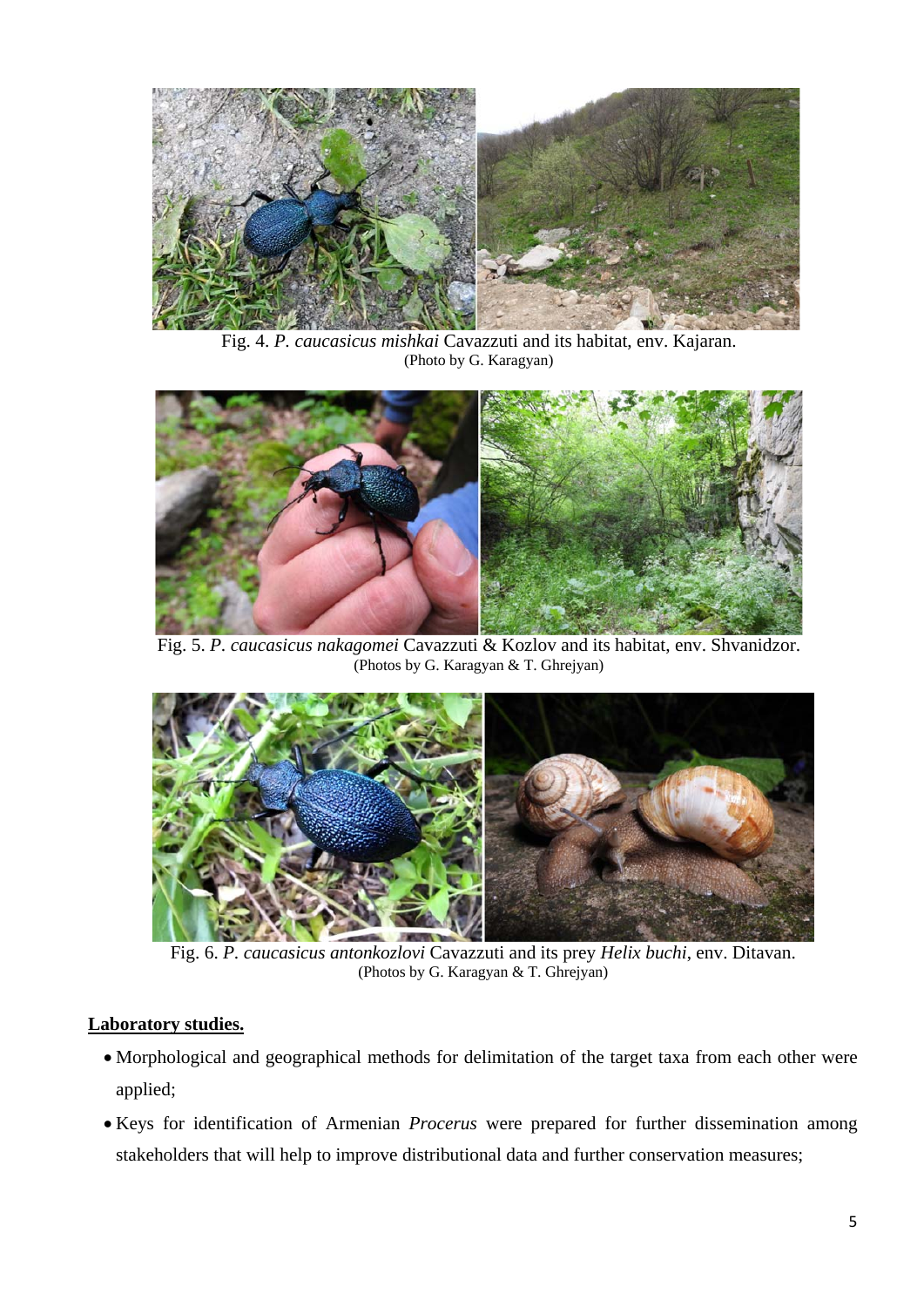- GIS-based database was created and partly completed. The data concerning to populations' conditions and abundance, current conditions of containing ecosystems, current and potential major threats were included;
- Preliminary assessment of status of Armenian *Procerus* using to IUCN Red List' Criteria was carried out. Preliminarily all of subordinated taxa of *Procerus* in Armenia can be assessed as Endangered or Critically Endangered using mainly Criterion B of IUCN Guidelines.

The implementation of **public awareness rising program** was restricted only by meetings and consultations with some local communities' authorities and, especially, with authorities and staff of Protected Areas (Shikahogh Reserve, Ijevan and Kajaran Sanctuaries, Arevik National Park, etc.) of the survey area to co-ordinate further activity.

The further activities (lectures in the schools, meetings with students and local community's members, etc.) will be conducted during the period from the end of October, 2018 until beginning of April, 2019. For these activities illustrated Poster (with brief information on Armenian *Procerus*) and Calendar for 2019 were prepared and published (each in 100 copies) for further dissemination among stakeholders (Figs. 7 and 8).

# *<u>Outhusting</u> le munturuliting*

Կողնջակեր ցայտագնայուկներ







### .<br>Խալետիի կողեջակեր ցայ<br>«*(Procerus) scabrosus fall*e

Umthph dupghs 9nphuh mun

### Upglungh handigunkan ganyamahanyadi

Rufford



### **Inquisity** limits<br>**Control** concess

Fig. 7. Poster (the title in Armenian is "Recognize and conserve helix-eater ground beetles").